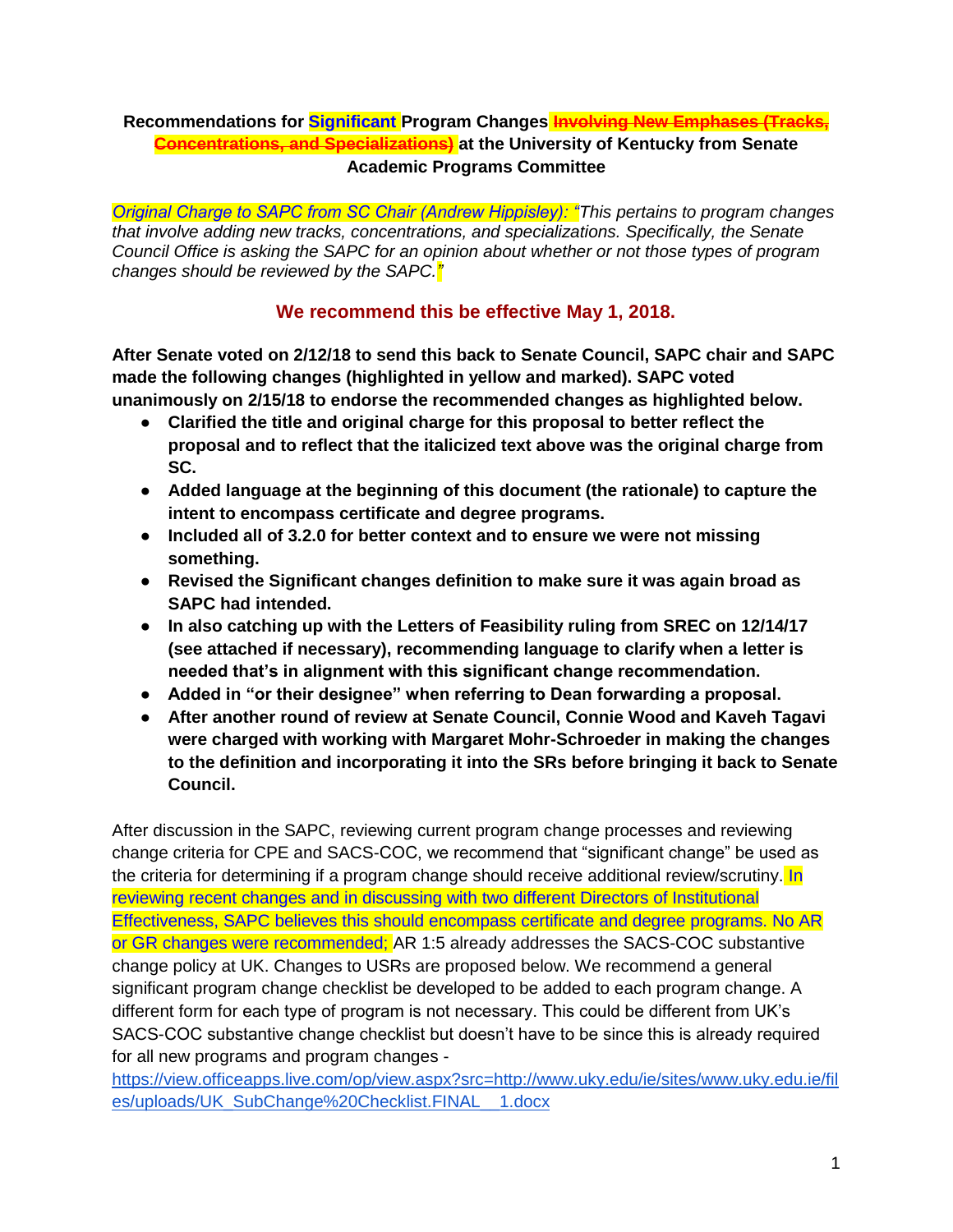To be consistent with current Senate Rules, we recommend using the term "significant" instead of "substantive."

We recommend the following definition for significant degree program changes. We have already worked with SREC to incorporate the definition and its subsequent changes into the USRs. The proposed changes to USRs are included below.

*Significant degree program changes are those that involve one or more of the following: (1) at least a twenty-five percent increase or decrease in the number of credit hours within the major or the degree program;* 

*(2) changes to academic content of the degree program (GR IV.C.2) that carry a significant impact (e.g., fiscal, resources, curricula) on the home unit or another educational unit; (3) change significantly the character or the purpose of the degree program (e.g., addition of a track, concentration, or specialization in a degree program);* 

*(4) are judged to be significant changes by the College, Undergraduate or Graduate Council review bodies or Senate Council, or* 

*(5) are determined by the Office of Strategic Planning and Institutional Effectiveness to be "substantive changes" within the meaning of AR 1:5 (SACSCOC).* 

### Please note, per AR 1:5:D:

*D. In accordance with its academic approval responsibilities as established in GR IV, the University Senate shall maintain academic program approval procedures and forms that: 1. Recognize substantive changes related to academic programs in appropriate approval documents. These documents shall accompany the proposal at each step; 2. Require approval by the appropriate educational unit faculties and also include any recommendations offered by the corresponding department chair, dean, and/or Provost prior to approval of academic substantive change by the Councils of the University Senate and the University Senate; and 3. Provide for timely notification to the Commission on Colleges prior to change implementation, as required by the SACS substantive change policy.*

# **1.4.2.2 Senate Admissions and Academic Standards Committee (SAASC)**

The SAASC is charged to examine and recommend to the University Senate changes: in the admission requirements and grading rules; standards for granting academic credit; probation and suspension procedures; and degree and graduation requirements. Basically, the SAASC shall review Sections IV and V of the *Senate Rules* but may consider other related areas. Recommendations by the SAASC on conditions of merit and circumstance for (1) graduation requirements, (2) honors with degrees that are conferred to graduating students (SR 5.4.2.2) and (3) Honorary Degrees conferred to others (SR 5.4.2.3), shall be acted upon by the elected University Faculty Senators, as per KRS 164.240.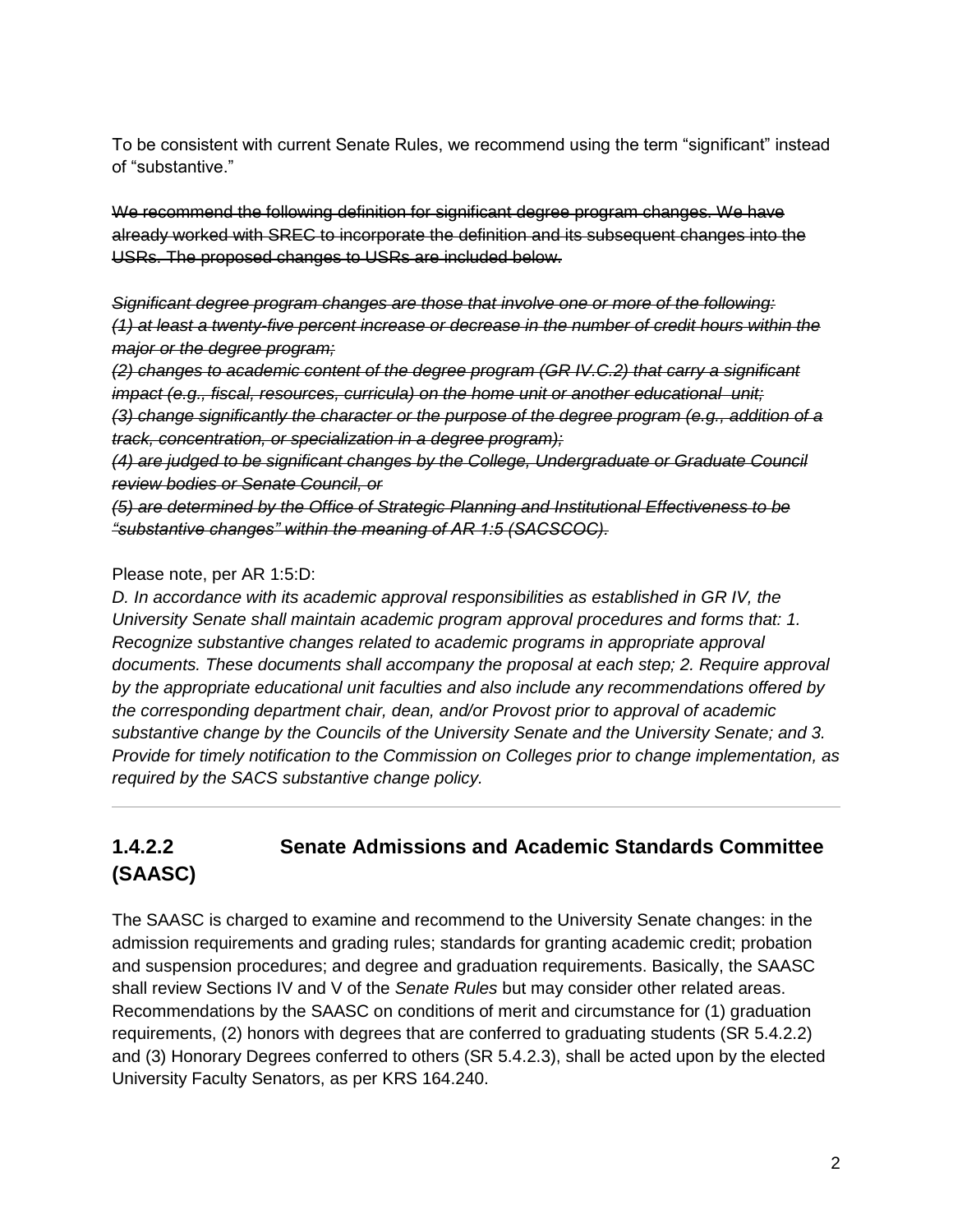## **1.4.2.6 Senate Academic Programs (SAPC)**

The SAPC is charged with recommending action to the Senate on all new academic programs and significant program changes approved by prescribed lower levels of review (SR 3.2.3). approved by the Undergraduate Council, the Graduate Council, or the Health Care Colleges Council. Specifically, the SAPC shall review the academic excellence, the need, and the impact, and desirability–and priority of the new academic program in relation to other programs. In approving a new-program, the Committee shall recommend a priority to indicate its importance and the immediacy with which it should be implemented.

The Committee shall function mainly through three permanent subcommittees: Graduate Degree Programs, First Degree Programs (including undergraduate degree programs), and Professional and Pre-professional Degree programs. The appropriate subcommittee shall investigate the proposed new program or significant program change and present its evaluation to the full committee, which shall decide on its recommendation to the Senate. In ascertaining the appropriate subcommittee, and in acting upon the recommendations of the SAPC, it is the policy of the University Senate to adopt and utilize the definitions of the Council on Postsecondary Education that distinguish these different types of degree programs.

#### **3.2.0 PROCEDURES FOR PROCESSING ACADEMIC PROGRAMS AND CHANGES** [US: 11/14/88; US: 10/11/99; US: 5/7/2012]

The faculties of educational units or graduate programs initiate proposals for new academic programs and for changes in existing academic programs. Such proposals shall be processed as provided in SR 3.2.

Dual credit programs proposed by an educational unit faculty in partnership with a high school or school district shall (a) comply with policies established by the Council on Postsecondary Education for these programs, (b) contain a specific provision that the UK educational unit Faculty approve both the educational site and each individual high school instructor, and (c) provide for the classification of enrolled high school students as non-degree seeking UK students.

### **3.2.1 Definitions**

A. The faculties of educational units or graduate programs initiate proposals for new academic programs and for changes in existing academic programs. Such proposals shall be processed as provided in SR 3.2.

B. Changes to an academic program include changes to:

1. the requirements for admission,

2. the specific courses, the number of credit hours, or other requirements, for a certificate or degree,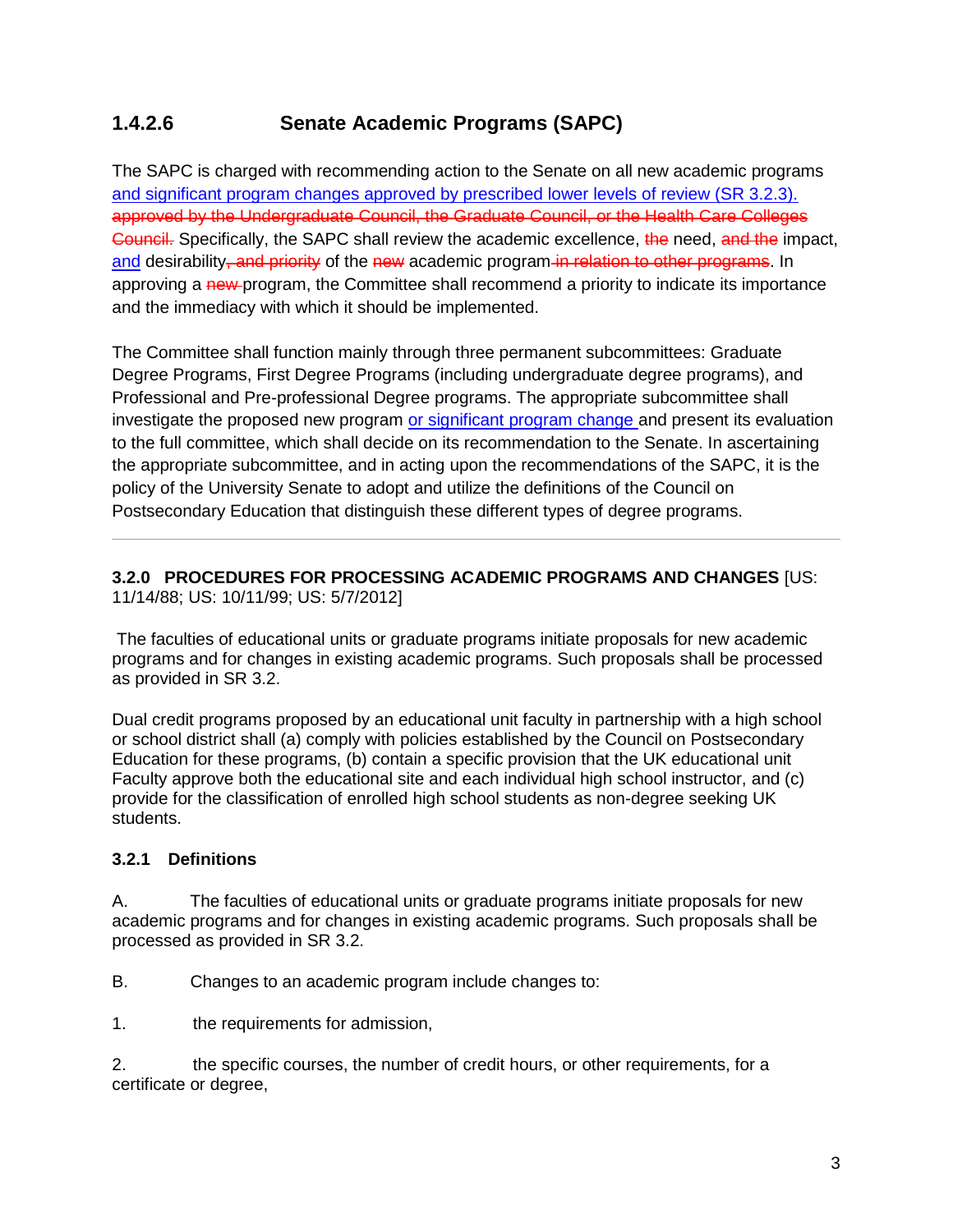3. a major, minor, area, core, or track within an undergraduate degree,

4. a core or concentration within a master's degree,

5. a core or specialization within a doctoral degree (either a research/scholarship doctorate, a professional practice doctorate, or an advanced practice doctorate),

6. change in mode of delivery (e.g., to a distance learning or correspondence format), because it may be that the nature of the educational material is such that it cannot be delivered in distance learning form without being a substantive change in content

7. the title of a certificate, degree, major, minor, area, core, track, concentration or specialization.

The establishment of a joint degree offering with another institution is considered as an academic program change for the purposes of SR 3.2.

C. Significant changes to the academic content of a program (GR IV.C.2) are defined as those that the College Faculty, Undergraduate Council, Graduate Council, or Senate Council Office determines involve one or more of the following:

1. changes to academic content of the program (GR IV.C.2) that carry a significant impact (e.g., curricula) on the home unit or another educational unit; or

2. significant impact on the character or the purpose of the program (e.g., addition of a track, concentration, or specialization in a degree program).

A degree program change meeting the criteria of "minor program change" (SR 3.2.3.D) is exempt from the above definition.

The Honors Program is an academic program within the meaning of this significant change procedures rule.

# **3.2.2 Forms to be Used**

Senate Council-approved forms and other mechanisms to initiate proposals for new undergraduate, master's, and doctoral degrees, and for undergraduate, graduate or first professional certificates, or to initiate changes to these academic programs, are available a[t](http://www.uky.edu/Faculty/Senate/forms.htm) <http://www.uky.edu/Faculty/Senate/forms.htm> and shall be used to initiate proposals under SR 3.2. In the case of academic programs in the health care colleges, the initiator of the proposal shall contact the chair of the Health Care Colleges Council (HCCC) or, in the case of the College of Law, the appropriate associate dean, for information on the appropriate proposal submission format.

# **3.2.3 Procedures to be Used**

## **A. Approval by the Educational Unit Faculty** [US: 5/7/2012]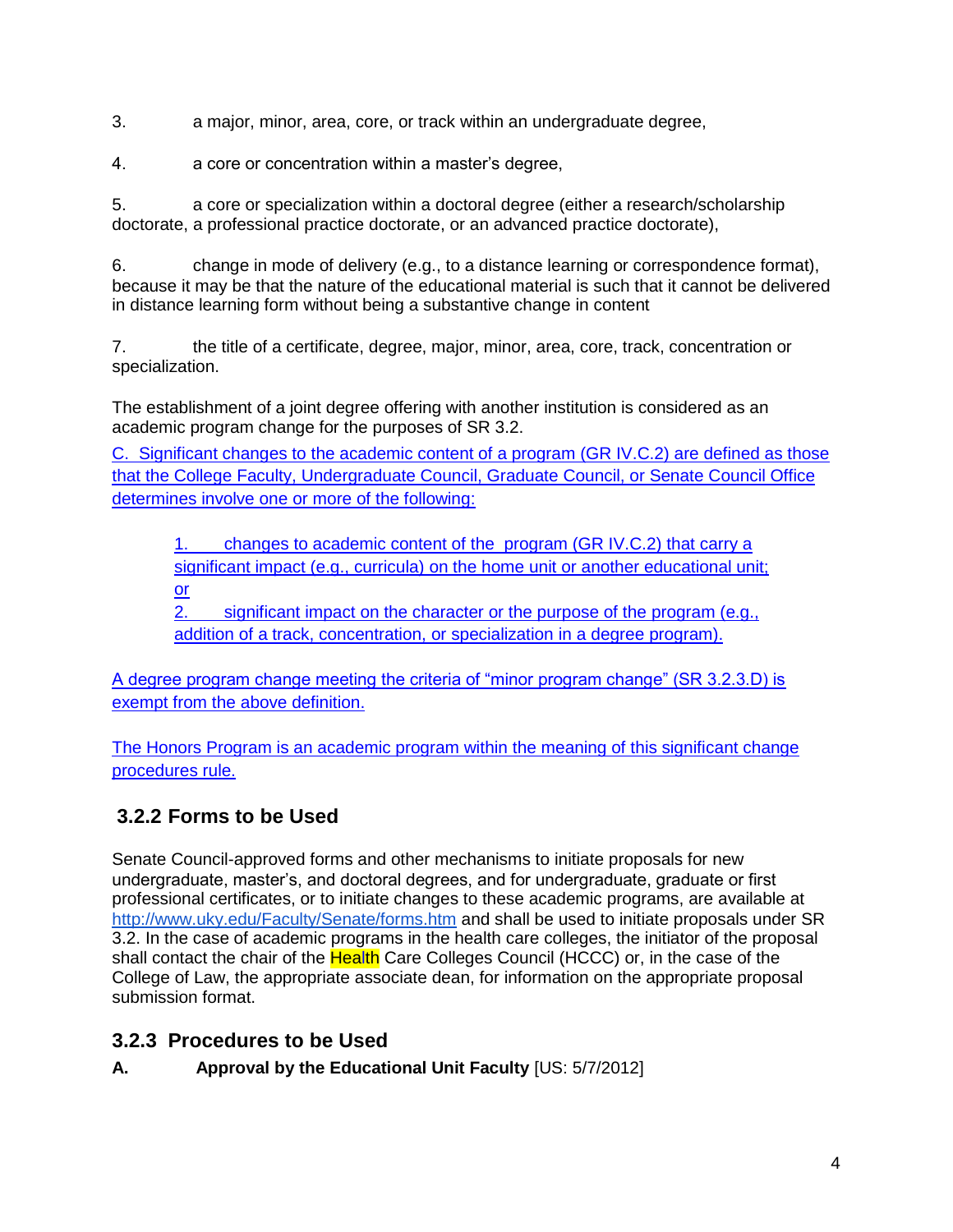1. The Faculty of the originating educational unit makes the decision whether to approve proposals for new academic programs or changes to academic programs (including changes to the educational unit's University Scholars program and to dual degree programs) (GR VII.A.6(b); SR 3.2.A.3, below). For the Honors Program and UK Core, the "Faculty" within the meaning of this rule is the body identified by the University Senate to perform the educational policy-making functions of the respective program. For graduate programs, "the Faculty" is the voting graduate faculty of that program (SR 3.2.A.4, below). [US: 5/7/2012]

In a manner prescribed by the College Faculty Rules, the chair/director shall forward to the College Faculty a proposal arising under SR 3.2. The chair/director's transmittal attests thereby that the proposal has been approved in accordance with the Rules of the Faculty of the originating unit. The chair(s)/director(s) may include separate opinion(s) on the academic merits or on the administrative feasibility of the proposal.

If a program was originally approved for face to face delivery, and the dean later wants it to be delivered in part as 'face to face' and in part as distance learning, then the College Faculty has the role, and not the dean, to determine and approve as to whether the academic content of the program lends itself to delivery in part by distance learning. [SREC: 3/9/2012]

This rule does not have the intent or effect of prohibiting any college from seeking and utilizing the opinion of any willing academic council of the Senate before the proposal is submitted to the first officially required academic council of review. [SREC: DATE]

Dual degree programs are simultaneously considered for approval by the respective unit faculties pursuant to the above procedures. One of the department chair(s)/director(s) shall forward the approved proposal to the College Faculty, or, in the case of dual degree programs that cross colleges, to the each College Faculty.

2. In cases of proposals concerning undergraduate or professional certificates or degrees, the respective College Faculty makes the decision whether to approve the proposal, in a manner pursuant to its College Rules (GR VII.A.4.(c)). The dean, or their designee, shall forward an approved proposal to the appropriate academic council of the Senate (SR 3.2.B), attesting thereby that the proposal has been approved in accordance with the College Faculty Rules. The dean may include a separate opinion on the academic merits of the proposal (GR VII.B.3). The dean shall include a statement of administrative feasibility for new certificate and degree programs or for certificate and degree programs with a significant change.

The Office of the Provost shall provide a statement of administrative feasibility for new degree programs, for degree programs with a significant change, or concerning for new certificates or certificates with a significant change that report to an office outside of a college, shall also include a statement of administrative feasibility from the Office of the Provost.

Dual degree programs are simultaneously considered for approval by the respective college faculties pursuant to the above procedures. The respective deans may include separate opinions on the academic merits or the administrative feasibility of the proposal. One of the deans, or their designee, shall forward a single dual degree proposal to the appropriate academic council of the Senate.

3. In the case of proposals for graduate certificates or degrees, a proposal approved by the Faculty of the graduate program shall be forwarded by the Director of Graduate Studies to the dean of the college that contains the home educational unit of the graduate program. If so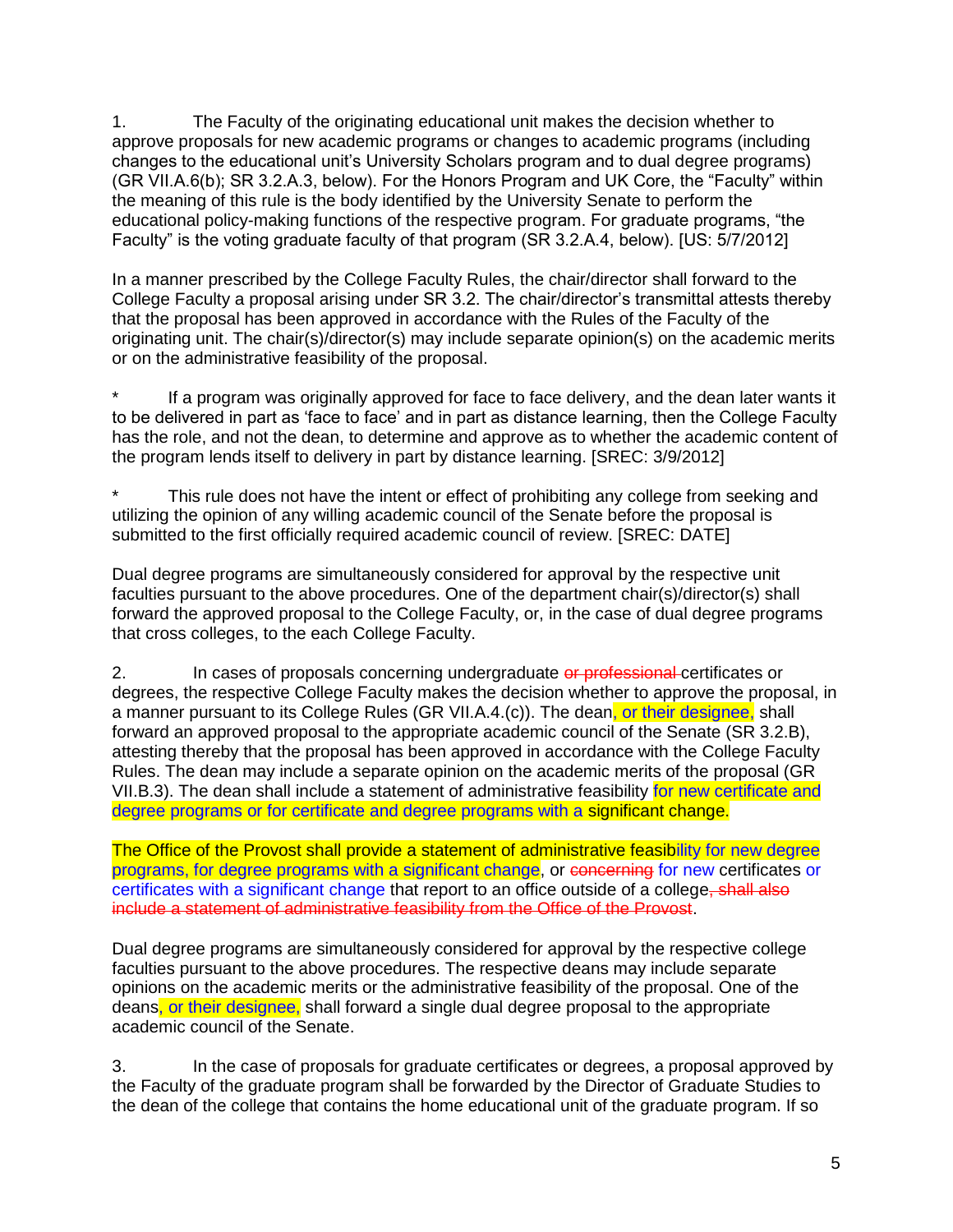prescribed by the College Rules, the proposal may be reviewed by, and advisory opinion added by, faculty committees/councils of that college and by the dean of that college. The That dean shall include a statement of administrative feasibility from the perspective of that college administration for new certificate and degree programs or for certificate and degree programs with a significant change. , and shall also include a statement of administrative feasibility from the Office of the Provost.

The Office of the Provost shall provide a statement of administrative feasibility for new certificate and degree programs or for certificate and degree programs with a significant change.

The Director of Graduate Studies, or their designee, shall then forward the proposal to the Dean of the Graduate School. If the proposal is for a new graduate program and is arising from faculty in an educational unit that does not already home a graduate program, then the dean of the college containing that educational unit shall perform the administrative processing roles prescribed in this paragraph for the Director of Graduate Studies.

**4. UK Core Program.** Changes in the UK Core Program need approval of only the Senate's designated UK Core Education Committee prior to submission to the Senate Council and do not need the approval of any other college or academic council. Courses offered as a part of UK Core are processed through regular procedures under SR 3.3. [US: 5/7/2012]

**B. Approval by Academic Council** [US: 10/11/99; SREC: 6/8/2006; US: 5/7/2012]

**1. Jurisdiction.** The dean, or their designee, shall forward the proposal to the appropriate academic council as provided in this subpart SR 3.2.B.1. Responsibility for the approval of proposals concerning academic programs shall be vested in the appropriate academic council as follows: [US: 5/7/2012]

**(a) Health care college professional programs.** Proposals concerning either a professional certificate or a degree program in a health profession that are recommended by a health care college shall be forwarded first to the HCCC. The HCCC shall act for the University Senate to make a final decision to approve such proposals, except when the proposal requires final approval by either the Board of Trustees or the Council on Postsecondary Education, wherein such cases the chair of the HCCC shall recommend the approved proposal to the Senate Council (SR 1.3.4.C).

**(b) Other proposals arising from a health care college.** Proposals for an undergraduate or graduate certificate or degree shall be first forwarded to the HCCC if the program involves the students in health care practices.\* If approved by the HCCC, the chair of the HCCC shall forward the proposal concerning a certificate or degree to the Undergraduate Council (subpart c) or Graduate Council (subpart d), as appropriate, below. [US: 5/7/12; SREC: 2/13/2013]

\* "Health care practices" within the meaning of this rule includes those health care practices that subject students to jurisdiction of the Board of Trustees-approved Health Care Colleges Code of Student Professional Conduct ('HCC Code'), even if the practices are conducted as part of an undergraduate or graduate academic program (see also HCC Code 1.B, para. 2) [SREC: 12/17/2013].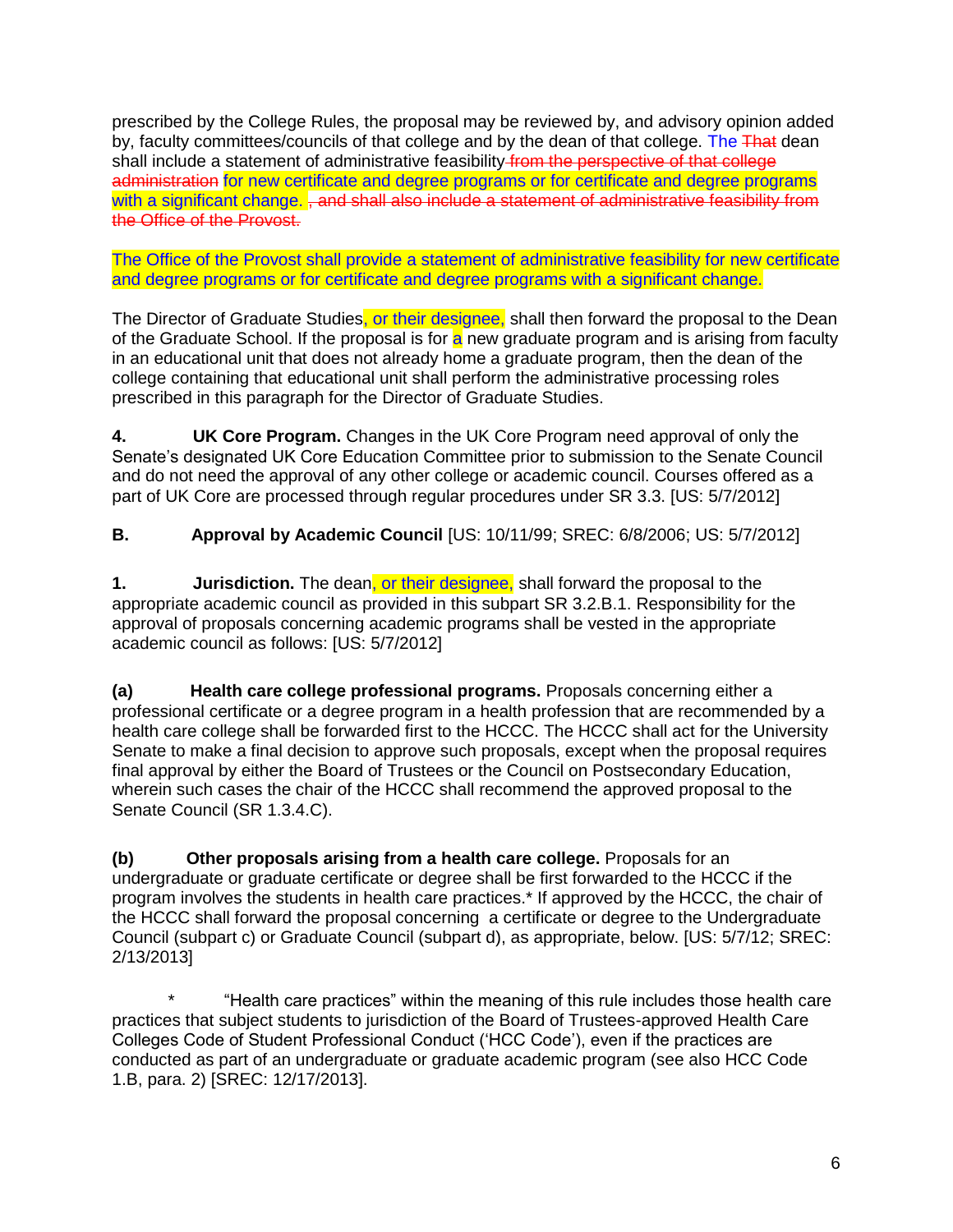**(c) Undergraduate certificates and degrees.** All proposals concerning undergraduate certificate or degree programs shall be forwarded to the Undergraduate Council [US: 5/7/2012]

**(d) Graduate certificates and degrees.** All proposals concerning graduate certificates and degrees shall be forwarded to the Graduate Council. [US: 5/7/2012]

**(e) Transmittals and notifications.** New professional degrees or changes in professional degree programs in the College of Law do not require approval by an academic council and are transmitted by the dean of the College of Law, or their designee, directly to the Senate Council Office. If the curriculum of a professional residency or fellowship program is planned to require 18 or more credit bearing hours of Senate-approved courses this information shall be provided to the Senate Council for reporting to the Council of Postsecondary Education. [US: 5/7/2012]

2. Within 30 days of initial receipt of the proposal, the academic council(s) will take action on the proposal or notify the college as to the status and reason for delay. The academic council will evaluate the proposal for compliance with rules and regulations, and for its academic merit. When the academic council approves a proposal, the Chair of the academic council, or their designee, shall forward its evaluation and recommendation to the Senate Council. If the academic council disapproves the proposal, the chair of the academic council shall notify the college. [US: 5/7/2012]

3. The Senate Council Office shall review proposals for new certificates or degrees for compliance with current rules and regulations. In the case of final approvals of proposals by the HCCC, the Senate Council Office shall notify the Registrar and Provost. In the cases of all other proposals, the Senate Council Office shall forward the proposals to the Senate's Academic Programs Committee (SAPC) for review. The SAPC shall submit its evaluation and recommendation to the Senate Council.

4. The Senate Council Office shall review proposals for changes to existing certificates or degrees for compliance with current rules and regulations.

If the change has been deemed a significant change, the Senate Council Office shall forward the proposals to the Senate's Academic Programs Committee (SAPC) for review. The SAPC shall submit its evaluation and recommendation to the Senate Council.

## **C. Final University Approval [US: 10/11/99; US: 2/10/03; US: 5/7/2012]**

## **1. New Certificates and Degrees.**

**(a)** The Senate Council shall review the proposal and take appropriate action. If the Senate Council approves the proposal for consideration by the Senate, the Senate Council shall place the proposal on the University Senate agenda for its action.

In the case of new degree-granting academic programs, the Senate shall either (1) approve the proposal and forward it through the University Senate Chair (the President) to the Board of Trustees for final University action, including also a Senate recommendation on the organizational placement of the degree program in a particular home educational unit and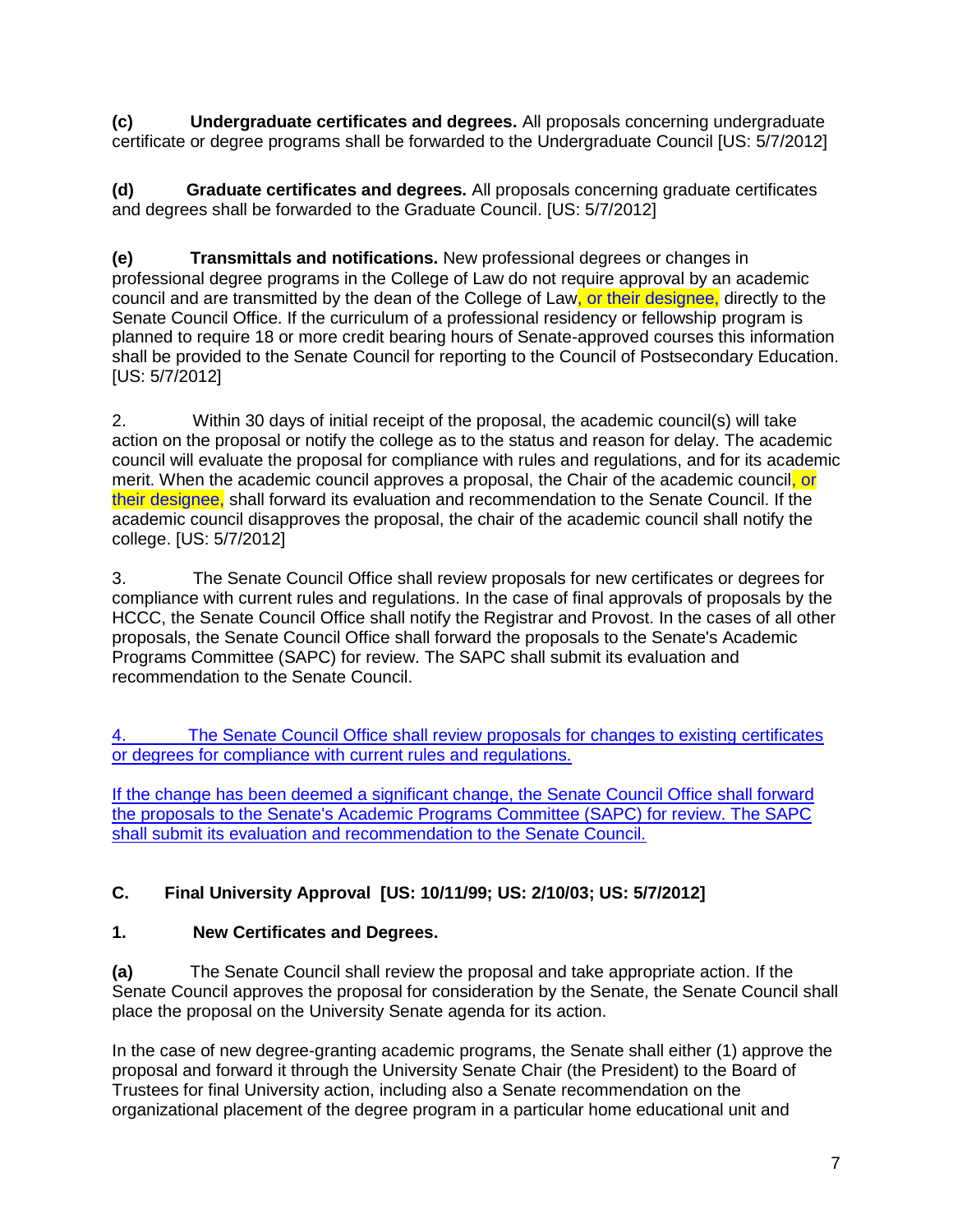college, or (2) shall make the final University decision to disapprove and stop action on that proposal.

In the case of establishment of a new certificate, the Senate shall either (1) make the final University decision to approve the establishment of the certificate, including a recommendation to the Provost on the organizational placement of the certificate in a particular home educational unit and college, or (2) shall make the final decision to disapprove and stop action on that proposal.

In the case of disapproval of a proposal, the Senate Council Office shall notify the college dean that forwarded the proposal. [US: 5/7/2012]

**(a)** When a new certificate or degree has received final University approval, the Senate Council office shall notify the Provost, Registrar and other appropriate entities.

### **2. Changes to Existing Certificates and Degrees**.

**(a)** A proposal that has not been identified as a significant change by one of the lower levels of review or Senate Council Office (SR 3.2.1.C) shall proceed directly to 10-day post (SR 3.2.3.C.2.(d)). The Senate Council shall review a proposal received from SAPC pursuant to SR 3.2.3.B.4 and take appropriate action. The Senate Council may direct that the proposal shall proceed directly to the Senate 10-day posting approval process (section (d), below). If the Senate Council approves the proposal for consideration by the Senate at a Senate meeting, the Senate Council shall place the proposal on the University Senate agenda for its action. The Senate shall either (1) approve the proposal, or (2) shall make the final University decision to disapprove and stop action on that proposal. The Senate Council office shall circulate reports of these decisions to the Provost, Registrar and other appropriate entities.

**(b)** Program changes that the Office of Strategic Planning and Institutional Effectiveness has administratively noted in proposal documentation to be "substantive changes" per SACSCOC (AR 1:5), but which do not otherwise meet the definition for significant change (SR 3.2.1.C), shall be processed according to Senate procedures referenced in AR 1:5.

**(c)** Significant reduction in an academic program or educational unit within the meaning of SR 3.4 shall be processed within the University Senate as prescribed by SR 3.4.

**(a d) Posting**. The Senate Council Office shall post proposals to change an existing certificate or degree on the corresponding Senate web site for ten business days. [US: 5/7/2012]

**(b e) Objections**. Any University Faculty member can raise an objection to a posted proposal through a member of the University Senate. If a Senator raises an objection to the Senate Council and the objection is not resolved, then the Senator may have the issue placed on the agenda of the next regular Senate Council meeting by having five Senators submit an objection to the Senate Council Office. If the Senate Council deems the objection has merit, then it will place the item on the Senate agenda. The Senate shall be informed about the nature of the objection by information included with the proposal packet. Formal action by the University Senate on the proposal is final Senate action. The Senate Council shall circulate